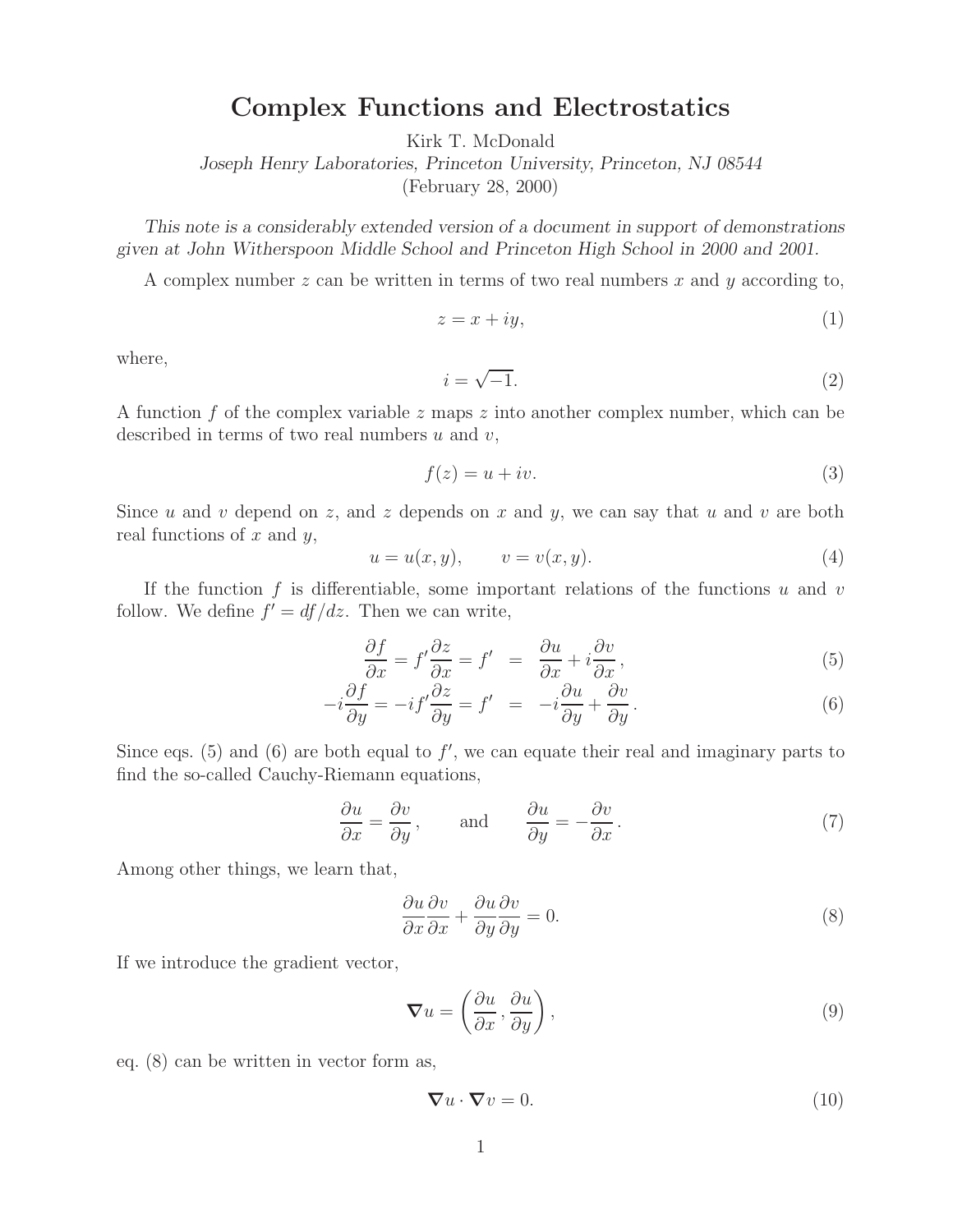If we take derivatives of eq. (7), we find something amusing,

$$
\frac{\partial^2 u}{\partial x^2} = \frac{\partial^2 v}{\partial x \partial y}, \quad \text{and} \quad \frac{\partial^2 u}{\partial y^2} = -\frac{\partial^2 v}{\partial x \partial y}.
$$
 (11)

so that if we add the two parts of eq. (11) we find,

$$
\frac{\partial^2 u}{\partial x^2} + \frac{\partial^2 u}{\partial y^2} = \nabla^2 u = 0.
$$
\n(12)

We can also take derivatives of eq. (7) in a different way,

$$
\frac{\partial^2 u}{\partial x \partial y} = \frac{\partial^2 v}{\partial y^2}, \quad \text{and} \quad \frac{\partial^2 u}{\partial x \partial y} = -\frac{\partial^2 v}{\partial x^2}.
$$
 (13)

which can be combined to tell us that,

$$
\frac{\partial^2 v}{\partial x^2} + \frac{\partial^2 v}{\partial y^2} = \nabla^2 v = 0.
$$
\n(14)

This mathematics relates to electrostatics where the electric field **E** can be derived from an electric potential V according to,

$$
\mathbf{E} = -\nabla V. \tag{15}
$$

Furthermore, in a charge-free region Gauss law tells us that,

$$
\nabla \cdot \mathbf{E} = 0. \tag{16}
$$

Equations (15) and (16) combine to tell us that in a charge-free region the electric potential obeys the second-order differential equation,

$$
\nabla \cdot \nabla V = \nabla^2 V = 0,\tag{17}
$$

which is the same form as eqs. (12) and (14). The amazing conclusion is that **any** (dif**ferentiable)** function  $f = u + iv$  of a complex variable gives us not one but two **real functions**  $u(x, y)$  and  $v(x, y)$  which are possible electric potential functions **for some problem**. Furthermore, since the electric field lines corresponding to potential V point along the direction of  $\nabla V$ , eq. (10) tells us that the field lines of potential u are orthogonal to the field lines of potential  $v$ . Since the field lines of potential  $u$  are orthogonal to the equipotentials of u, it appears that **curves of constant** v **map out the field lines of potential** u (and curves of constant u map out the field lines of potential v).

To compare with our demonstration of electric field lines, we wish to graph the equations,

$$
u(x, y) = \text{constant}, \qquad \text{and} \qquad v(x, y) = \text{constant}, \tag{18}
$$

for each of the four complex functions  $f(z = x + iy) = u + iv$  listed below.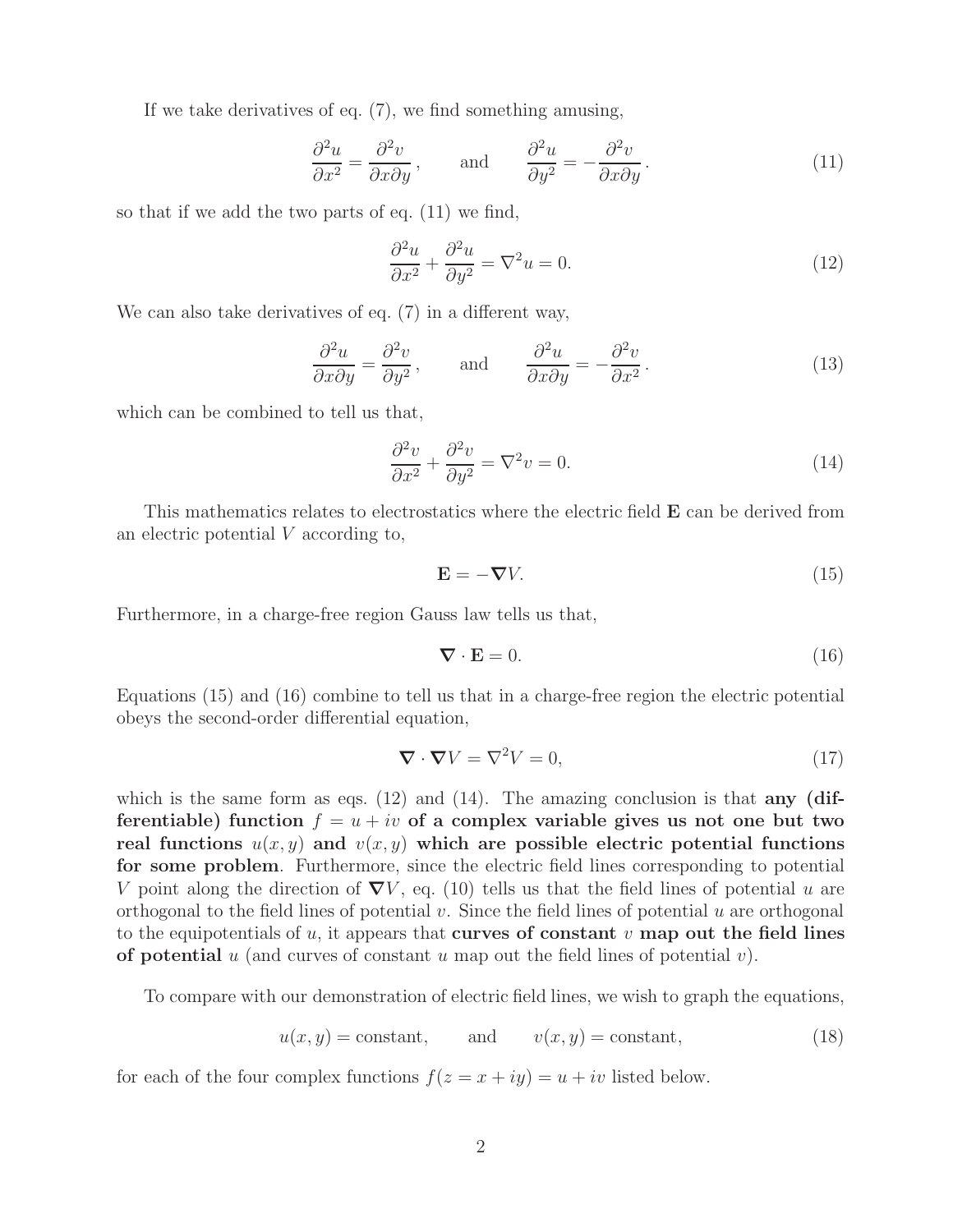**1.** As a first, and very simple example, consider,

$$
f(z) = z.\tag{19}
$$

Comparing with equations (1) and (3), we see that,

$$
u = x, \qquad \text{and} \qquad v = y. \tag{20}
$$

What electrostatic problem is this the solution to? If we take the potential to be  $v$ , then equipotentials are surfaces of constant y, and the field lines have constant  $u = x$ . That is, we have "solved" the elementary problem of a uniform electric field in the  $x$  direction.

That was easy! Let's try another.

**2.** Now consider,

$$
f(z) = z2 = (x + iy)2 = x2 + 2ixy - y2.
$$
 (21)

Comparing with equation (3), we see that,

$$
u = x^2 - y^2
$$
, and  $v = 2xy$ . (22)

To see what problem is solved by the potentials u and v, we look at the, surfaces of constant  $u$  and  $v$ .

$$
u = x2 - y2 = A
$$
, and  $v = 2xy = B$ . (23)

We rewrite these in the form  $y = y(x)$ ,

$$
u: y = \pm \sqrt{(x^2 - A)},
$$
 and  $v: y = B/(2x).$  (24)

The graphs of these functions are hyperbolae. For  $A > 0$ , the graph exists only when  $|x| \geq \sqrt{A}$ .



A device based on these functions is called a quadrupole, which has conductors placed at four equipotential surfaces, such as  $v = B = 1(x > 0)$ ,  $B = 1(x < 0)$ ,  $B = -1(y > 0)$ ,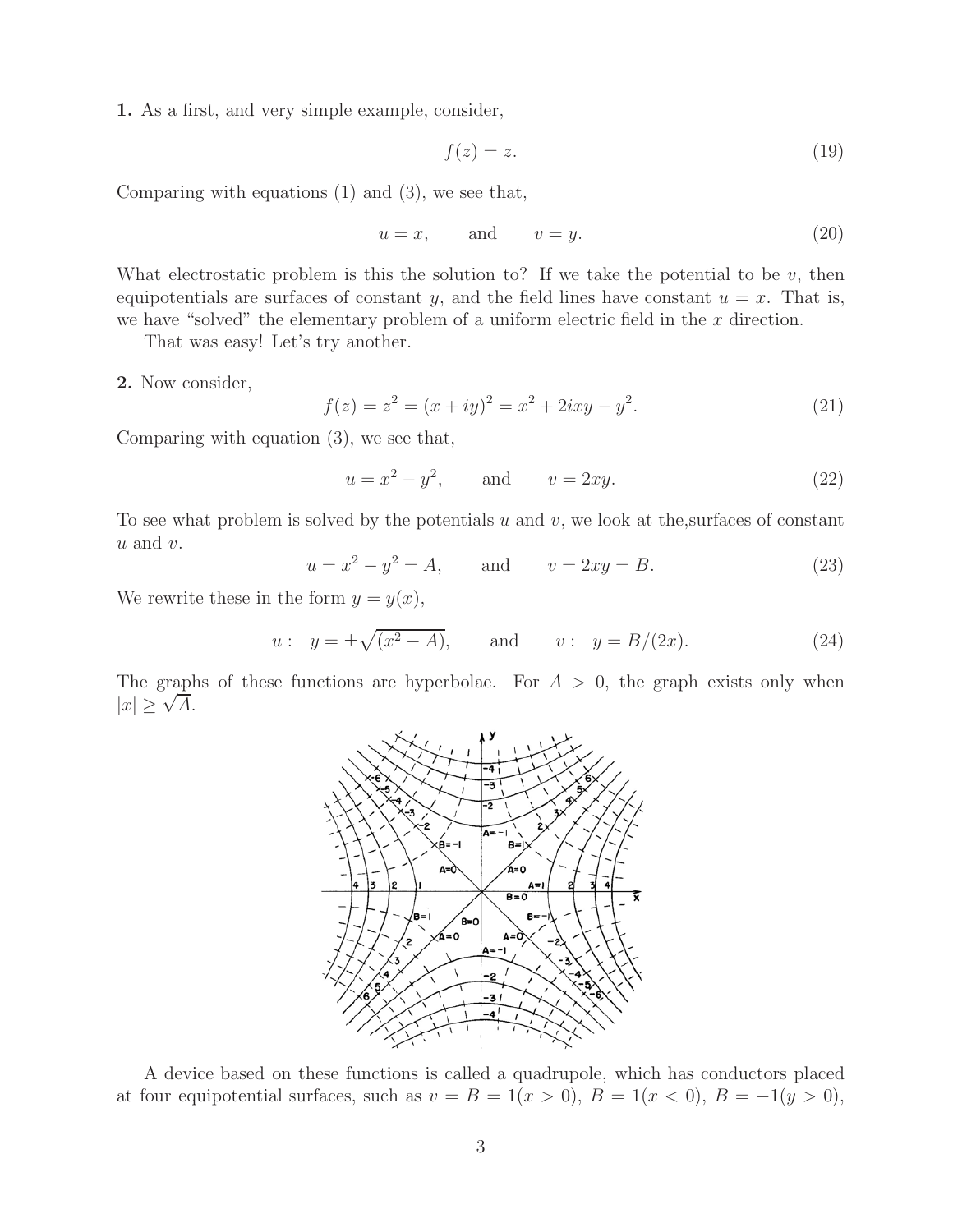and  $B = -1(y < 0)$ , shown as dotted lines in the figure. The field lines then run along the solid lines between pairs of adjacent "poles". The electric field is given by,

$$
\mathbf{E} = -\nabla v = (-2y, -2x),\tag{25}
$$

whose magnitude,  $E = 2\sqrt{x^2 + y^2} = 2r$ , is proportional to the radial distance from the z axis. Devices which exert forces that are proportional to the distance from an axis can be thought of as lenses, and so an electric quadrupole is a somewhat peculiar kind of lens. A more common type of quadrupole lens is a magnetic quadrupole, which bends charged particles moving along the z axis in the  $x-z$  planes towards the z axis (focusing), but bends particles moving in the y-z plane away from the z axis (defocusing).

Now we're ready for something a bit more difficult.

**3.** For a third example, consider,

$$
f(z) = \sqrt{z}.\tag{26}
$$

We can make progress by combining this with equations (1) and (3), which yields,

$$
u + iv = \sqrt{x + iy}.\tag{27}
$$

Next, we can square equation (27), which gives,

$$
u^2 + 2iuv - v^2 = x + iy.
$$
 (28)

Of course, the left hand side of this has the same form as equation (21).

In equation (28), we are saying that two complex numbers are equal to one another. In detail, this means that the **real** parts of both numbers are equal, and that the **imaginary** parts of both numbers are equal. That is,

$$
u^2 - v^2 = x,\t\t(29)
$$

$$
2uv = y. \t\t(30)
$$

We want to solve equations (29)-(30) for u and v in terms of x and y. First, equation (30) tells us that,

$$
v = \frac{y}{2u}.\tag{31}
$$

Plugging this into equation (29), we find that,

$$
u^2 - \frac{y^2}{4u^2} = x.\tag{32}
$$

We multiply by  $4u^2$ , and rearrange terms to find that,

$$
4u^2 - 4xu^2 - y^2 = 0.\t\t(33)
$$

This is a quartic equation in the variable  $u$ ! But since the only powers of  $u$  that appear are  $u^0$ ,  $u^2$  and  $u^4$ , we can consider this to be a quadratic equation in  $u^2$ . So, we use the quadratic formula to learn that,

$$
u^{2} = \frac{4x \pm \sqrt{16x^{2} + 16y^{2}}}{8} = \frac{x \pm \sqrt{x^{2} + y^{2}}}{2}.
$$
 (34)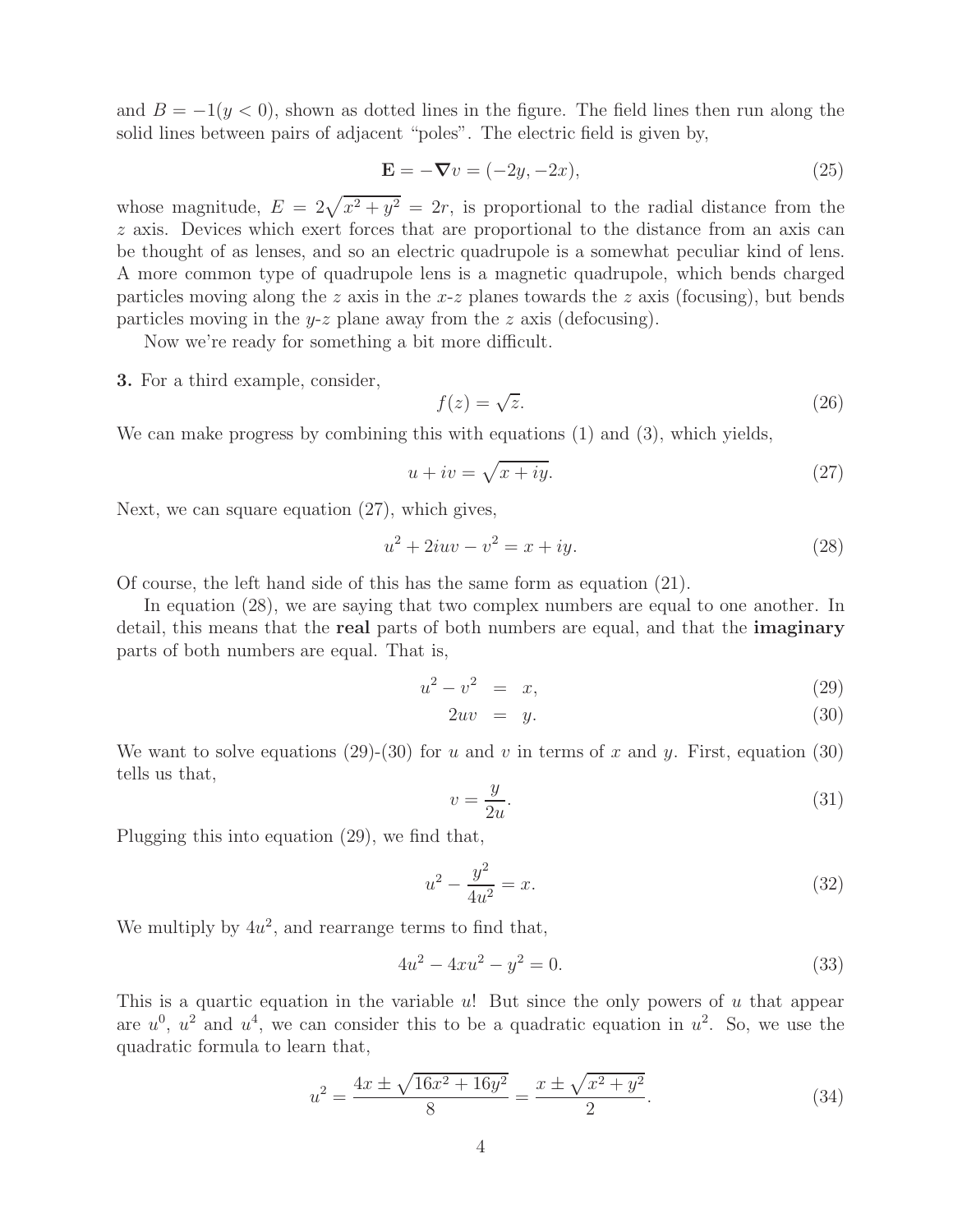To find  $u$ , we take the square root of equation  $(34)$ . This will give us two solutions! Here, mathematics is wonderful: the + solution is for u and the  $-$  solution is for iv:

$$
u = \sqrt{\frac{x + \sqrt{x^2 + y^2}}{2}} = \sqrt{\frac{\sqrt{x^2 + y^2} + x}{2}},
$$
\n(35)

and,

$$
iv = \sqrt{\frac{x - \sqrt{x^2 + y^2}}{2}},
$$
 so  $v = \sqrt{\frac{\sqrt{x^2 + y^2} - x}{2}}.$  (36)

The trick we used to get equation (36) is not so obvious, but you could always plug equation  $(35)$  into equation  $(31)$  to find v.

Althogether,

$$
\sqrt{z} = \sqrt{x + iy} = \sqrt{\frac{\sqrt{x^2 + y^2} + x}{2}} + i\sqrt{\frac{\sqrt{x^2 + y^2} - x}{2}}.
$$
 (37)

You can square equation (37) to verify that the solution is correct.

As an example, we can calculate the  $\sqrt{i}$ . Writing  $i = z = x + iy$ , we see that in this case,  $x = 0$ , and  $y = 1$ . Plugging these values into equation (37), we find that,

$$
\sqrt{i} = \sqrt{\frac{1}{2}} + i\sqrt{\frac{1}{2}} = \frac{1+i}{\sqrt{2}}.
$$
\n(38)

We check this,

$$
\left(\frac{1+i}{\sqrt{2}}\right)^2 = \frac{1+2i-1}{2} = i.
$$
\n(39)

To relate the function  $fu+iv$  to electric potentials, we again consider surfaces of constant  $u$  and  $v$ .

$$
f(z) = \sqrt{z}, \Rightarrow u = \sqrt{\frac{\sqrt{x^2 + y^2} + x}{2}} = A, \text{ and } v = \sqrt{\frac{\sqrt{x^2 + y^2} - x}{2}} = B.
$$
 (40)

These are readily rearranged into the formsm

$$
u: y = 2\sqrt{(\sqrt{A}(\sqrt{A} - x))}, \quad \text{and} \quad v: y = 2\sqrt{(\sqrt{B}(\sqrt{B} + x))}, \quad (41)
$$

where  $A$  and  $B$  are positive. The notation follows that needed to plot these curves on a graphing calculator.]

The graphs of these are curves (shown in the figure on the next page) that loop around the origin; the u curves look like U's on their sides pointing to the left and crossing the  $x$ axis at  $x = \sqrt{A}$ ; the v curves are mirror images of the u curves, reflected about the y axis. The u graph exists only for  $x \le \sqrt{A}$ , and the v graph exists only for  $x \ge -\sqrt{B}$ .

If we consider the equipotentials to be surfaces of constant  $v$ , then we see the half plane  $(x > 0, y = 0)$  has potential  $v = B = 0$ , and corresponds to a semi-infinite grounded,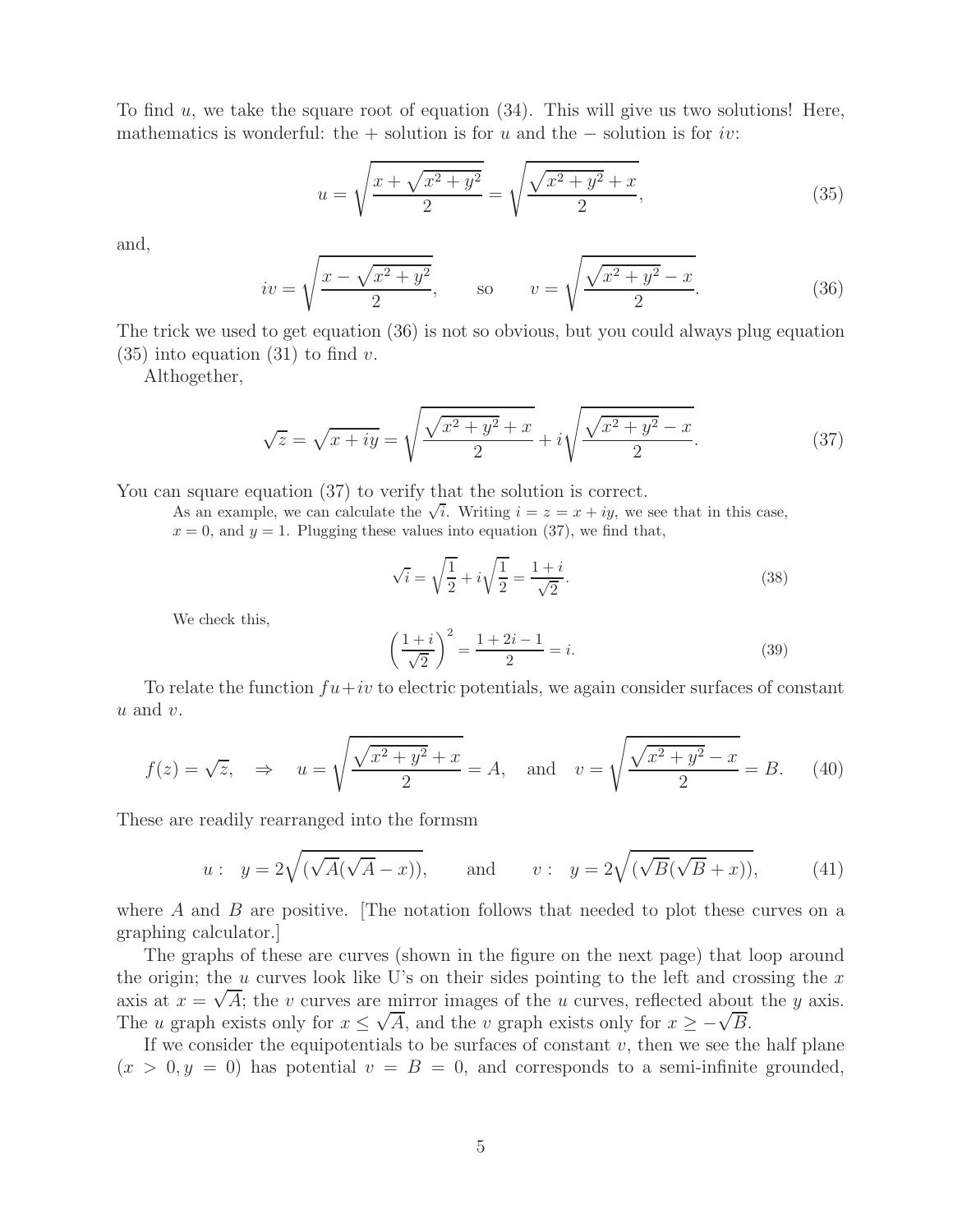conducting plane. The electric fields lines are along the solid curves in the figure, and the field is given by,

$$
\mathbf{E} = -\nabla v = \frac{\sqrt{2}}{4\sqrt{x^2 + y^2}} \left( \sqrt{\sqrt{x^2 + y^2} - x}, \frac{y}{\sqrt{\sqrt{x^2 + y^2} - x}} \right).
$$
(42)

The electric field is very strong near the origin, *i.e.*, near the sharp edge of the conducting sheet. For example, along the  $x$  axis to the left of the sheet,

$$
\mathbf{E}(-\epsilon,0) \approx \left(\frac{1}{2\sqrt{\epsilon}},0\right). \tag{43}
$$

Also, just above the sheet and just to the right of its edge, we find,

$$
\mathbf{E}(\epsilon,\delta) \approx \left(0, \frac{1}{2\sqrt{\epsilon}}\right). \tag{44}
$$

According to Gauss' law, the surface charge density on the conducting sheet is proportional to the normal component of the electric field, so at samll distance  $\epsilon$  to the right of the edge of the sheet, we have (in Gaussian units),

$$
\sigma = \frac{E_y}{4\pi} = \frac{1}{8\pi\sqrt{\epsilon}}\,. \tag{45}
$$

That is, the charge density near a sharp edge of a conductor varies as the inverse of the square root of the distance in from that edge.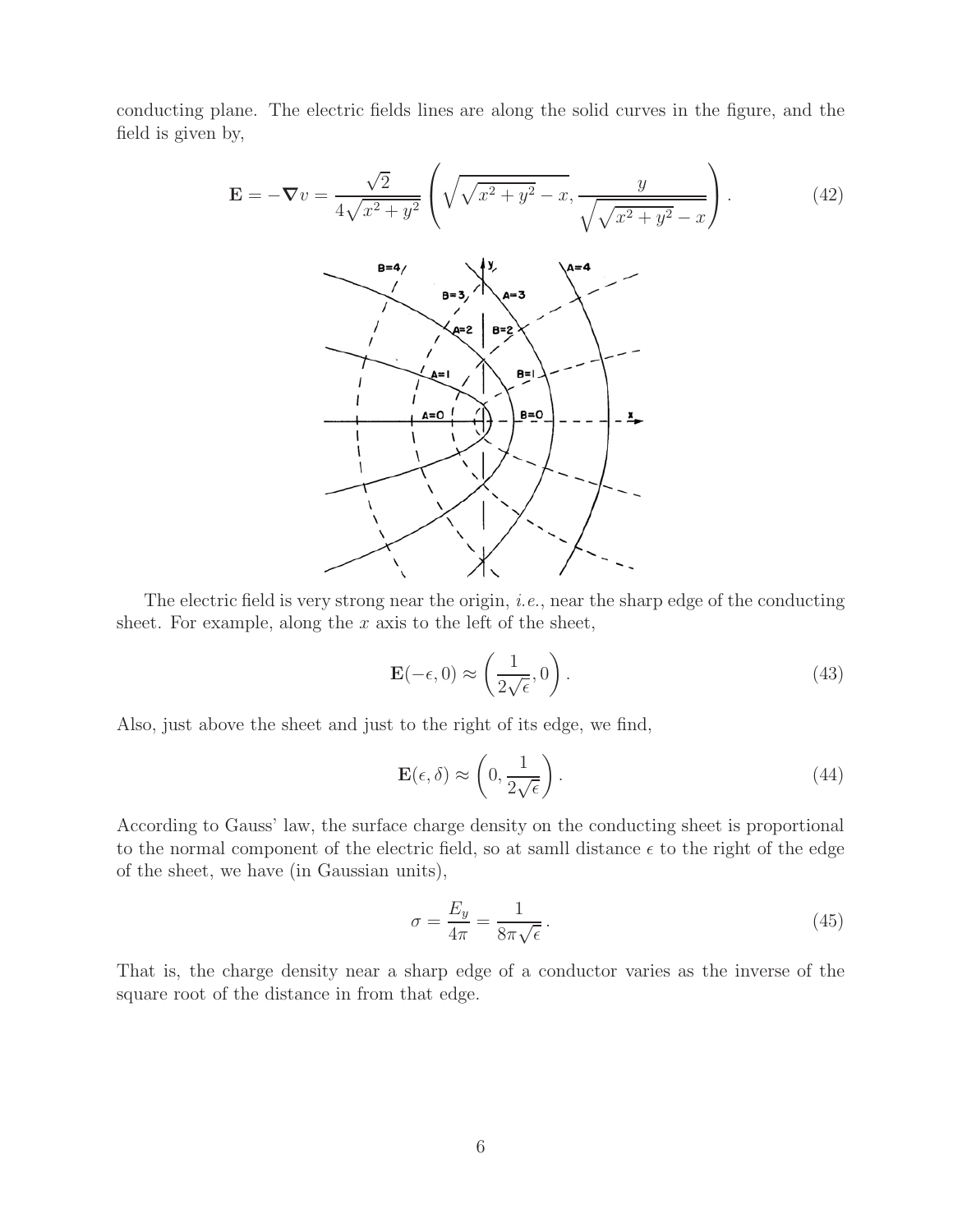A comment on multiple square roots.

We know that a positive real number has two real square roots:  $\sqrt{4} = 2$  and  $-2$ . Likewise, a negative real number has two imaginary square roots:  $\sqrt{-4} = 2i$  and  $-2i$ . Hence, we expect that the complex number  $z = x + iy$  has two complex square roots. But so far we have displayed only one of these in equation (37). Looking back to equation (34), we see that this is also satisfied by  $-u$  of (35). Then, equation (31) is solved by  $-v$  of (36) when we use  $-u$ . We conclude that,

$$
\sqrt{z} = u + iv, \qquad \text{and} \qquad -u - iv. \tag{46}
$$

That is,

$$
\sqrt{z} = \sqrt{x+iy} = \sqrt{\frac{\sqrt{x^2+y^2}+x}{2}} + i\sqrt{\frac{\sqrt{x^2+y^2}-x}{2}}
$$
  
and 
$$
-\sqrt{\frac{\sqrt{x^2+y^2}+x}{2}} - i\sqrt{\frac{\sqrt{x^2+y^2}-x}{2}}.
$$
 (47)

Amazingly, we can do more!. Since all four of u,  $-u$ , v and  $-v$  have been useful, we might also consider the combinations,

$$
u - iv
$$
, and  $-u + iv = -(u - iv)$ . (48)

Are these the square roots of something? es, by squaring these two quantities we find that they obey,

$$
\sqrt{x - iy} = u - iv = \sqrt{\frac{\sqrt{x^2 + y^2} + x}{2}} - i\sqrt{\frac{\sqrt{x^2 + y^2} - x}{2}}
$$
  
and 
$$
-u + iv = -\sqrt{\frac{\sqrt{x^2 + y^2} + x}{2}} + i\sqrt{\frac{\sqrt{x^2 + y^2} - x}{2}}.
$$
 (49)

The quantity  $x - iy$  is called the **complex conjugate** of  $x + iy$ . Similarly,  $u - iv$  is the complex conjugate of  $u + iv$ . People sometimes use the symbol  $\star$  to indicate the complex conjugate,

$$
z^* = x - iv \qquad \text{when} \qquad z = x + iy. \tag{50}
$$

Comparing equations (47) and (49), we see that,

$$
\sqrt{z^*} = (\sqrt{z})^*.
$$
\n(51)

Can you show that  $(z^*)^2 = (z^2)^*$ ?

Note that  $z + z^* = 2x$  is a real number. Hence  $\sqrt{z} + \sqrt{z^*} = 2u$  is also a real number. But now we have a "complex" way of writing a real number! A famous example is

$$
\sqrt{3+4i} + \sqrt{3-4i} = 4.
$$
\n(52)

**4.** The fourth example is defined in a backwards way. We consider the relation,

$$
z = f + e^f,\tag{53}
$$

which cannot be simply inverted to the form  $f(z)$ . However, we can learn a bit more about this function by using  $z = x + iy$  and  $f = u + iv$ ,

$$
z = x + iy = u + iv + e^{u + iv} = u + iv + e^u e^{iv} = u + iv + e^u (\cos v + i \sin v).
$$
 (54)